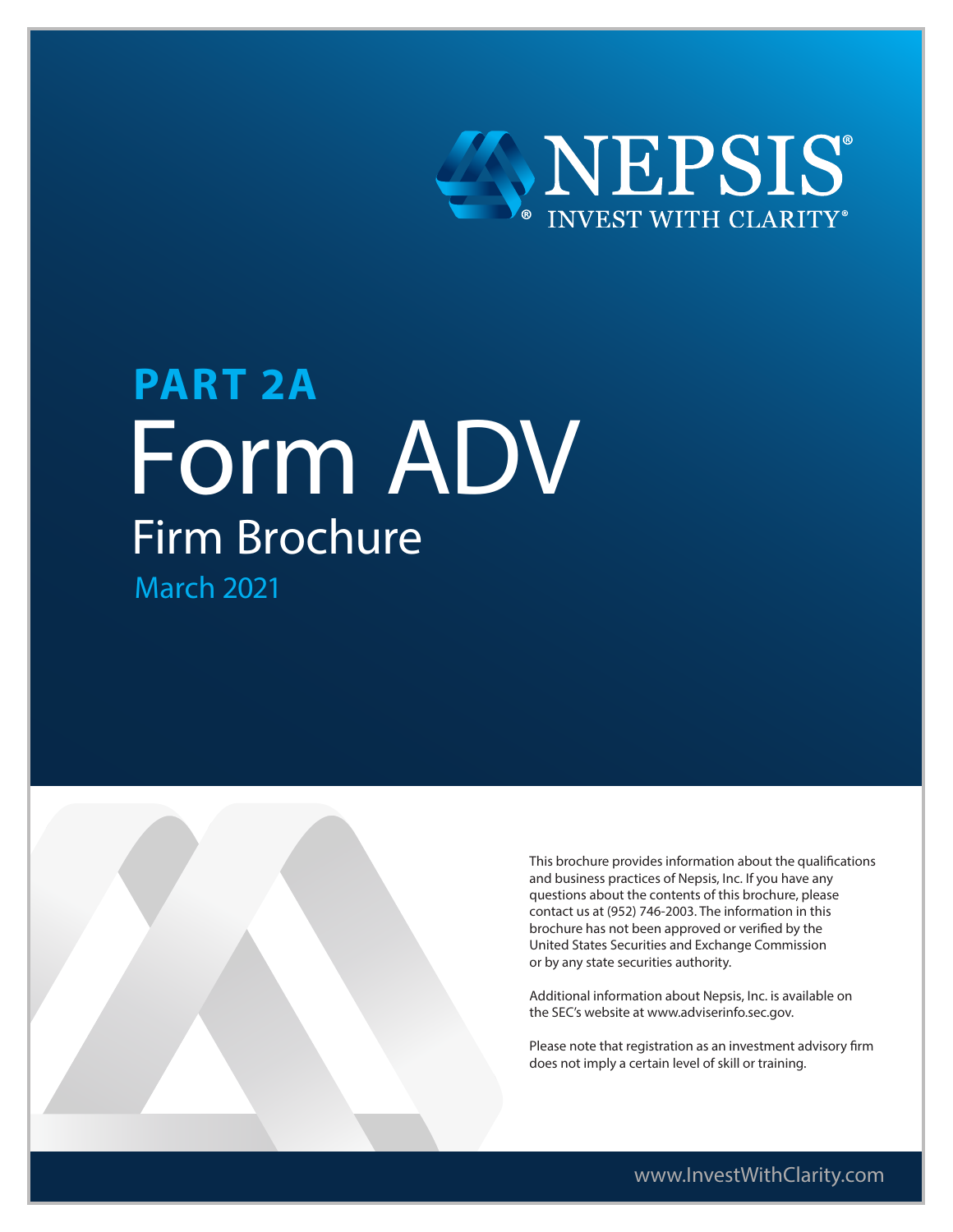

# **Item 2 Material Changes**

Since our last required annual amendment to this disclosure brochure was submitted in March 2019 the following material changes have been made:

- In April 2019 an affiliated company, Nepsis Insurance Inc. was created as an insurance agency in the state of Minnesota. Please refer to *Item 9 – Additional Information* for more detailed information.
- In March 2020 Nepsis Inc. signed a Brokerage Services Custody Agreement with Pershing Advisor Solutions, LLC an affiliate of Pershing, LLC. As such Nepsis intends to have clients move their advisory accounts to Pershing. Please refer to *Item 4 - Services, Fees and Compensation* for more detailed information.
- In February 2021, the firm increased the minimum account size requirement to \$500,000. Please refer to *Item 7 Types of Clients* for more specific information.

We will ensure that you receive a summary of any material changes to this and subsequent Wrap Fee Program Disclosure Brochures within 120 days after our firm's fiscal year ends. Our firm's fiscal year ends on December 31, so you will receive the summary of material changes no later than April 30 each year. At that time, we will also offer or provide a copy of the most current Wrap Fee Program Disclosure Brochure. We may also provide other ongoing disclosure information about material changes as necessary.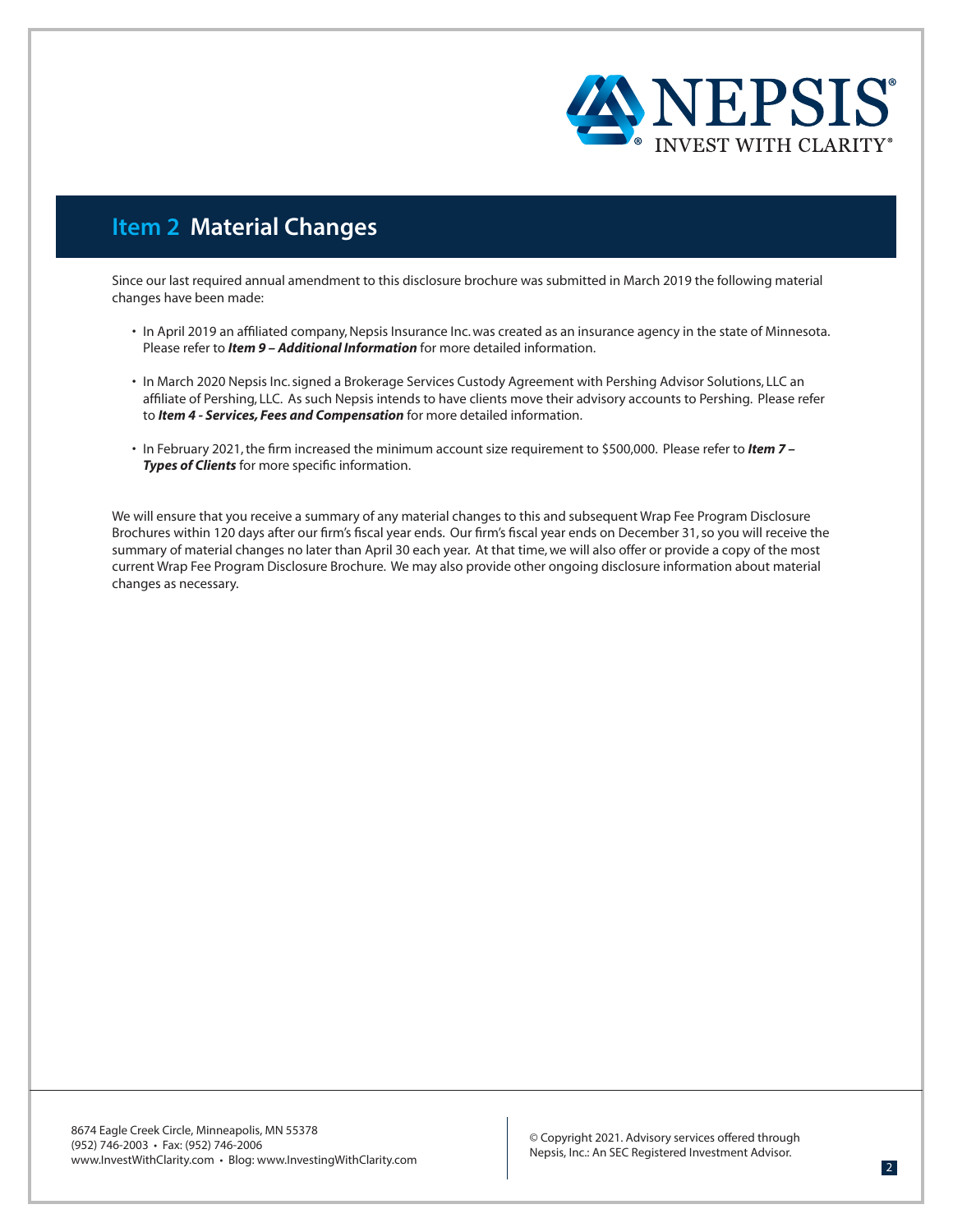

| <b>Table of Contents</b> |  |
|--------------------------|--|
|--------------------------|--|

| Item 1            | <b>Cover Page</b>                                                                      | 1              |
|-------------------|----------------------------------------------------------------------------------------|----------------|
| Item <sub>2</sub> | <b>Material Changes</b>                                                                | $\overline{2}$ |
| Item <sub>3</sub> | <b>Table of Contents</b>                                                               | 3              |
| Item 4            | <b>Advisory Business</b>                                                               | 4              |
|                   | About the Firm                                                                         | 4              |
|                   | <b>Description of Advisory Services</b>                                                | 4              |
|                   | <b>Portfolio Management Services</b>                                                   | 4              |
|                   | Client Assets Managed by Nepsis, Inc.                                                  | $\overline{4}$ |
|                   | <b>Financial Planning Services</b>                                                     | 4              |
|                   | <b>Sub-advisory Services</b>                                                           | 5              |
|                   | <b>Research Services</b>                                                               | 5              |
| Item 5            | <b>Fees and Expenses</b>                                                               | 5              |
|                   | <b>Portfolio Management Fees</b>                                                       | 5              |
|                   | Fees for Financial Planning and Consulting                                             | 6              |
|                   | Fees for Sub-Advisory Services                                                         | 7              |
|                   | <b>Fees for Research Services</b>                                                      | $\overline{7}$ |
|                   | Other Fees Associated with Investing                                                   | $\overline{7}$ |
| Item 6            | <b>Performance-Based Fees and Side-by-Side Management</b>                              | 7              |
| Item <sub>7</sub> | <b>Types of Clients</b>                                                                | 7              |
| Item 8            | Methods of Analysis, Investment Strategies, and Risk of Loss                           | 8              |
|                   | Primarily Recommend One Type of Security                                               | 8              |
|                   | <b>Risk of Loss</b>                                                                    | 8              |
| Item 9            | <b>Disciplinary Information</b>                                                        | 9              |
| Item 10           | <b>Other Financial Industry Activities and Affiliations</b>                            | 10             |
|                   | Other Business Activity of the Company Principal                                       | 10             |
| Item 11           | Code of Ethics, Participation or Interest in Client Transactions, and Personal Trading | 11             |
| Item 12           | <b>Brokerage Practices</b>                                                             | 11             |
|                   | <b>Aggregate Trading</b>                                                               | 12             |
|                   | <b>Trade Errors</b>                                                                    | 12             |
| Item 13           | <b>Review of Accounts</b>                                                              | 12             |
|                   | <b>Review of Accounts</b>                                                              | 12             |
|                   | <b>Reports to Clients</b>                                                              | 12             |
| Item 14           | <b>Client Referrals and Other Compensation</b>                                         | 13             |
| Item 15           | <b>Custody</b>                                                                         | 13             |
| Item 16           | <b>Investment Discretion</b>                                                           | 14             |
| Item 17           | <b>Voting Client Securities</b>                                                        | 14             |
|                   |                                                                                        |                |
| Item 18           | <b>Financial Information</b>                                                           | 15             |
|                   | <b>Privacy Policies</b><br><b>Class Action Lawsuits</b>                                | 15             |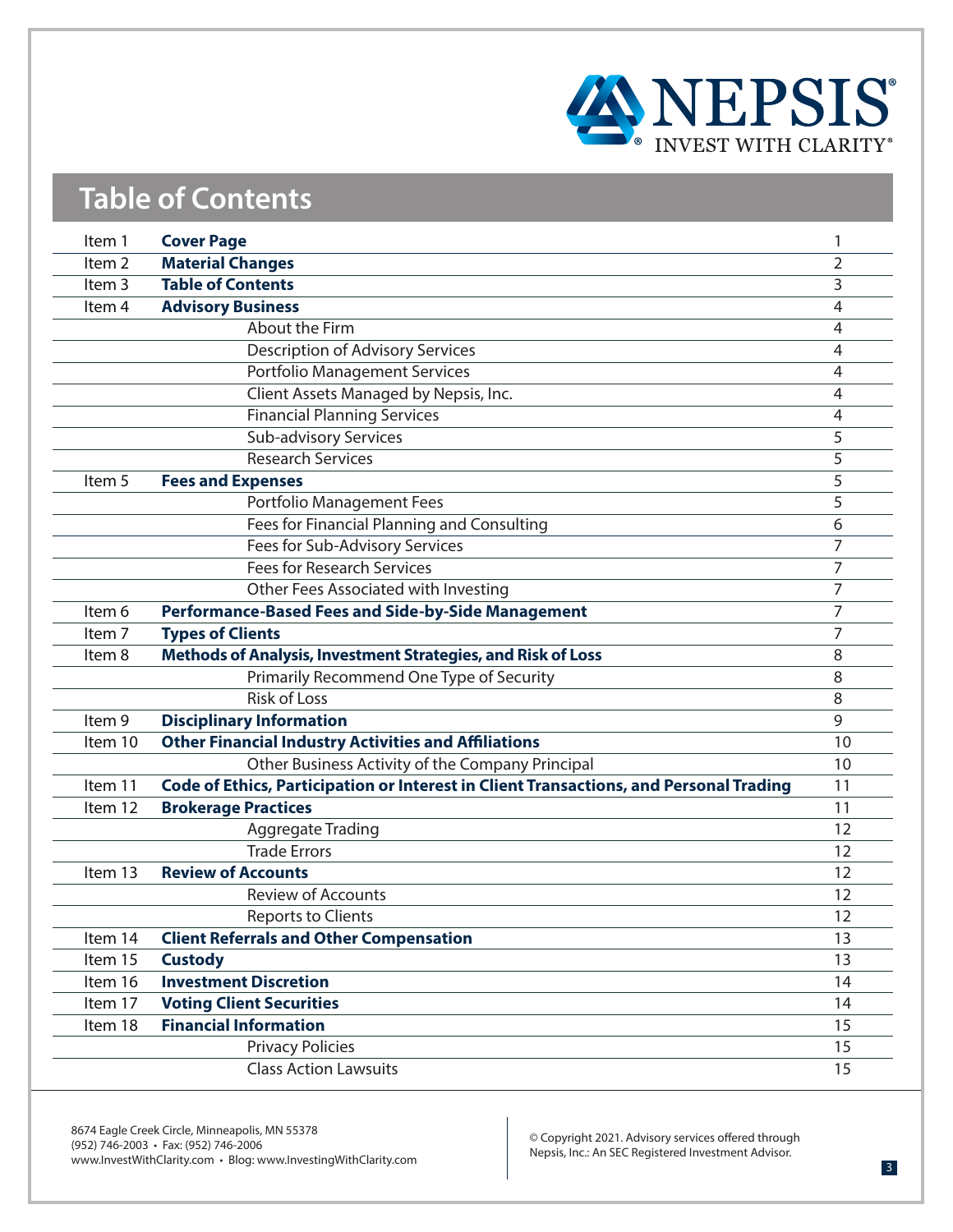

## **Item 4 Advisory Business**

#### **About the Firm**

Nepsis, Inc. is a registered investment advisor located in Minneapolis, Minnesota. We offer investment supervisory services, financial planning and consulting to you, our clients, through our Investment Advisor Representatives. We also offer sub-advisory services to other investment advisory firms and research services to unaffiliated third parties. We have an affiliate Registered Investment Advisory firm, Nepsis Advisor Services, Inc. (NAS) and offer our investment management services to clients of NAS. Both Nepsis, Inc. and Nepsis Advisor Services, Inc. perform their services for clients acting as a fiduciary.

### **Description of Advisory Services**

#### **Portfolio Management Services**

We provide discretionary portfolio management services where the investment advice provided is custom tailored to meet your needs and investment objectives. Subject to any written restrictions, which you may choose to provide, you will be granting us discretion and authority to manage the account. Accordingly, we are authorized to perform various functions, at your expense and without your further approval. Such functions include the determination of securities to be purchased and sold and the amount of securities to be purchased and sold. Once the portfolio is constructed, Nepsis provides continuous supervision and re-optimization of the portfolio as changes in market conditions and client circumstances may require. When appropriate, Nepsis may use Sub-Advisors, who are unaffiliated third-party managers, to manage a portion of the client account. Clients receive the Form ADV disclosure brochures of these unaffiliated managers at the time they sign the Advisory Services Agreement. For their services, the Sub-Advisors receive a portion of the collected investment advisory fee. We offer managed accounts with similar management styles for a percentage of assets under management that includes transaction and custodial charges. This program is referred to as a wrap fee program. We receive a portion of the wrap fee for our services.

#### **Participation in Wrap Fee Programs**

Nepsis Inc. only offers asset management services in a "wrap fee" program. The asset management fee charged for our wrap fee program includes transaction charges and is calculated based upon on a percentage of assets under management. The asset-based transaction fees are charged to Nepsis Inc. by the custodian. The account custodian may charge fees for such things as margin interest, a fee for a retirement account, or a transfer fee apart from the wrap fee program.

The total cost of the individual services provided as part of the wrap fee program, if purchased separately, could be more or less than the costs of each respective program.

Cost factors may include your ability to:

- obtain the services provided within the programs separately with respect to the selection of investments,
- invest and rebalance the selected investments without the payment of a sales charge, and
- obtain performance reporting comparable to those provided within each program.

#### **Client Assets Managed by Nepsis, Inc.**

We manage client assets. As of February 12, 2021, we managed \$370,002,629.32 of client assets. All of the client assets are managed on a discretionary basis.

#### **Financial Planning Services**

We offer financial planning and consulting services to you regarding the management of your financial resources based upon an analysis of your individual needs. Our Investment Advisor Representatives who are qualified to provide financial planning services will advise on matters involving investments and non-investment related topics. Advice may cover tax planning, estate planning, retirement planning, college and education planning, among others. Once all pertinent information has been collected, reviewed, and analyzed, a written financial plan – focused on achieving your stated financial goals and objectives may be presented to you. The primary objective of this process is to allow us to assist you in developing a strategy for the successful management of income, assets and liabilities in meeting your financial goals and objectives.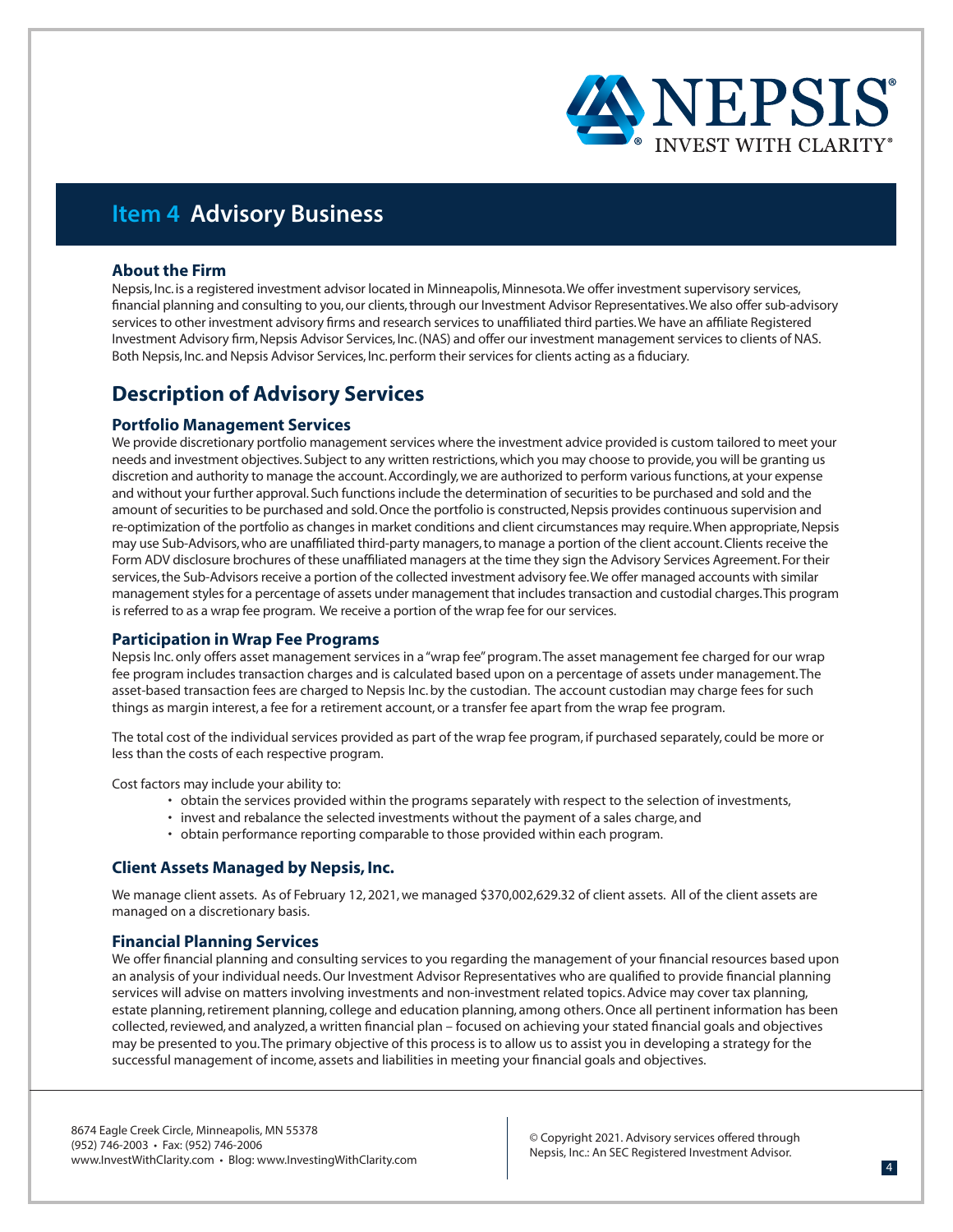

Financial plans are based on financial information you provide to us. We rely on you to verify the accuracy of your information. Certain assumptions may be made with respect to interest and inflation rates and use of past trends and performance of the market and economy. Past performance is in no way an indication of future performance. We cannot offer any guarantees or promises that your financial goals and objectives will be met. As your financial situation, goals, objectives, or needs change, you must notify Nepsis promptly.

#### **Sub-advisory Services**

We offer sub-advisory services to other investment advisory firms. When doing so, we will provide the other investment advisory firm, or its clients, with investment research or suggested trades. We may have investment discretion for the other advisory firm's clients. The advice we give to these clients may be similar or identical to the advice we give you.

#### **Research Services**

We offer a variety of research services, including Research & Analysis, Portfolio Analytics, and Speaking Services. Our Research Services are designed for other financial advisors. These services are described below.

#### **1. Research & Analysis that includes macro market commentary and is distributed in several documents.**

- a. Weekly Market Recap Word document known as "The Spotlight"
- b. Monthly global topical research Word document known as "The BLOG"
- c. Quarterly Economic Update PowerPoint known as "Economic Update & Market Outlook"

#### **2. Portfolio Analytics includes the development of mutual fund, variable annuity and ETF model portfolios**

- a. Quarterly written summary in Word document of each fund category, why we have chosen each option, and if any changes are warranted.
- b. Quarterly Fund Rankings Excel Spreadsheet Stoplight report highlighting the ranking of each fund, the return of each model and how they performed vs. the market
- c. Morningstar Report of each model and each fund option
- **3. Speaking Services which includes educational workshops to the public and CE classes for Kaplan University**
	- a. Financial Representatives may hire our representatives to speak at client educational workshops
	- b. Kaplan University may hire our representatives to teach Asset Allocation & Beyond to their Continuing Education classes

### **Item 5 Fees and Expenses**

### **Portfolio Management Fees**

Typically, asset management fees are deducted from your managed account, and you must provide the custodian holding your assets with written authorization to have the fees deducted and paid directly to us. If required by the client, Nepsis also has the ability to invoice you directly for all asset management fees. At least quarterly, the custodian sends you a statement showing all disbursements from the account, including any advisory fees deducted.

The annual fee for portfolio management services is billed quarterly in advance based on the asset value at the end of the previous quarter. Fees will be assessed pro rata in the event the portfolio management agreement is executed at any time other than the first day of a calendar quarter

We charge accounts a maximum annual advisory fee of 2.50% of the value of assets under management. This fee is negotiable at our discretion. Our services are offered as a wrap fee program. The specific level of services you will receive and the fees you will be charged will be specified in your advisory services agreement.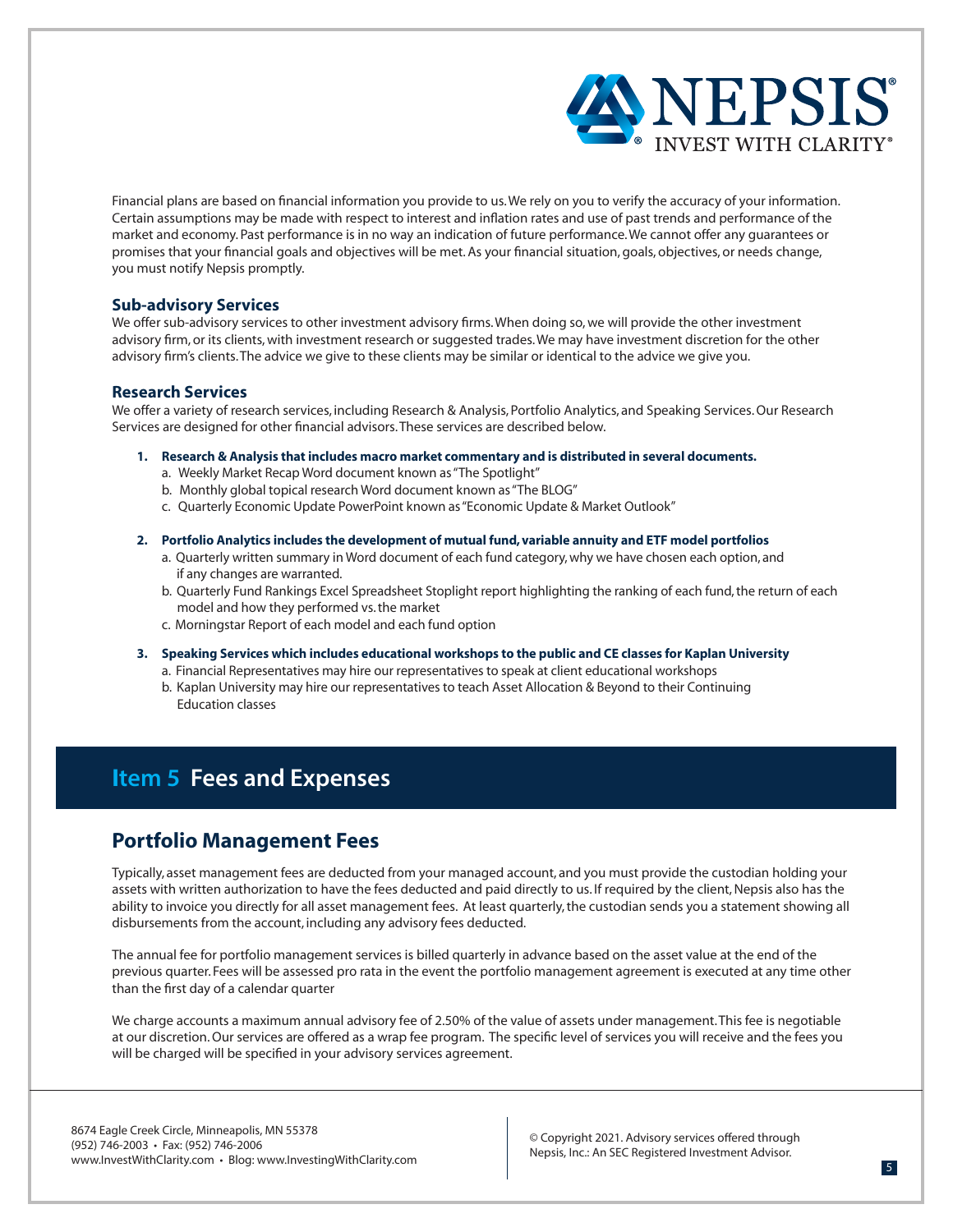

An additional asset-based pricing fee (ABP) is charged in lieu of paying standard ticket charges for security purchases & sells. That fee is calculated as follows:

From 0\$ to \$75,000, the fee is .20% of assets under management (AUM) From \$75,001 to \$2,000,000, the fee is .12% of AUM. From \$2,000,001 and Above, the fee is .08% of AUM.

For managed accounts in the Nepsis Inc. Wrap Fee program, the ABP fees charged by Pershing will be deducted from client accounts by Nepsis, Inc.

The client will be responsible for any other miscellaneous and non standard ticket charges imposed by the Custodian

Performance Reporting/ Account Maintenance Fee (Quarterly per account): \$21.25

Performance Reporting/ Account Maintenance Fees are deducted from your advisory account.

You may terminate the portfolio management agreement within five days of the date of execution without penalty. After the five-day period, either of us may terminate the portfolio management agreement by providing written notice to the other party. In the event the portfolio management agreement is terminated during a calendar quarter, portfolio management fees will be pro-rated and if a refund is due, it will be paid back into the account. The Firm previously offered different fee schedules and some Clients may have arrangements other than what we list in this document.

When making cost comparisons, clients should be aware that the combination of multiple mutual fund investments, advisory services, custodial and brokerage services available through each program may not be available separately or may require multiple accounts, documentation and fees. If an account is actively traded or if the client otherwise does not qualify for reduced sales charges for fund purchases, the fees may be less expensive than separately paying the sales charges and advisory fees. If an account is not actively traded or the client otherwise would qualify for reduced sales charges, the fees in these programs may be more expensive than if utilized separately.

#### **Fees for Financial Planning and Consulting**

Clients that contract with us for financial planning and consulting services will be charged based upon our hourly rate of \$250 (subject to adjustment over time) or as a fixed fee agreed upon at the time you sign the investment advisory agreement. The fees for financial planning services are billed to you upon completion of the contracted services and are due and payable at that time.

You may terminate the financial planning agreement within five days of the date of execution without penalty. After the five-day period, either party may terminate the agreement by providing written notice to the other party. In the event you terminate the agreement after five days of execution, you will only be charged for the portion of work Nepsis has performed. You may act on our recommendations by placing securities transactions with any brokerage firm you choose. You are under no obligation to act on our financial planning recommendations.

Moreover, if you elect to act on any of the recommendations, you are under no obligation to implement the financial plan through us.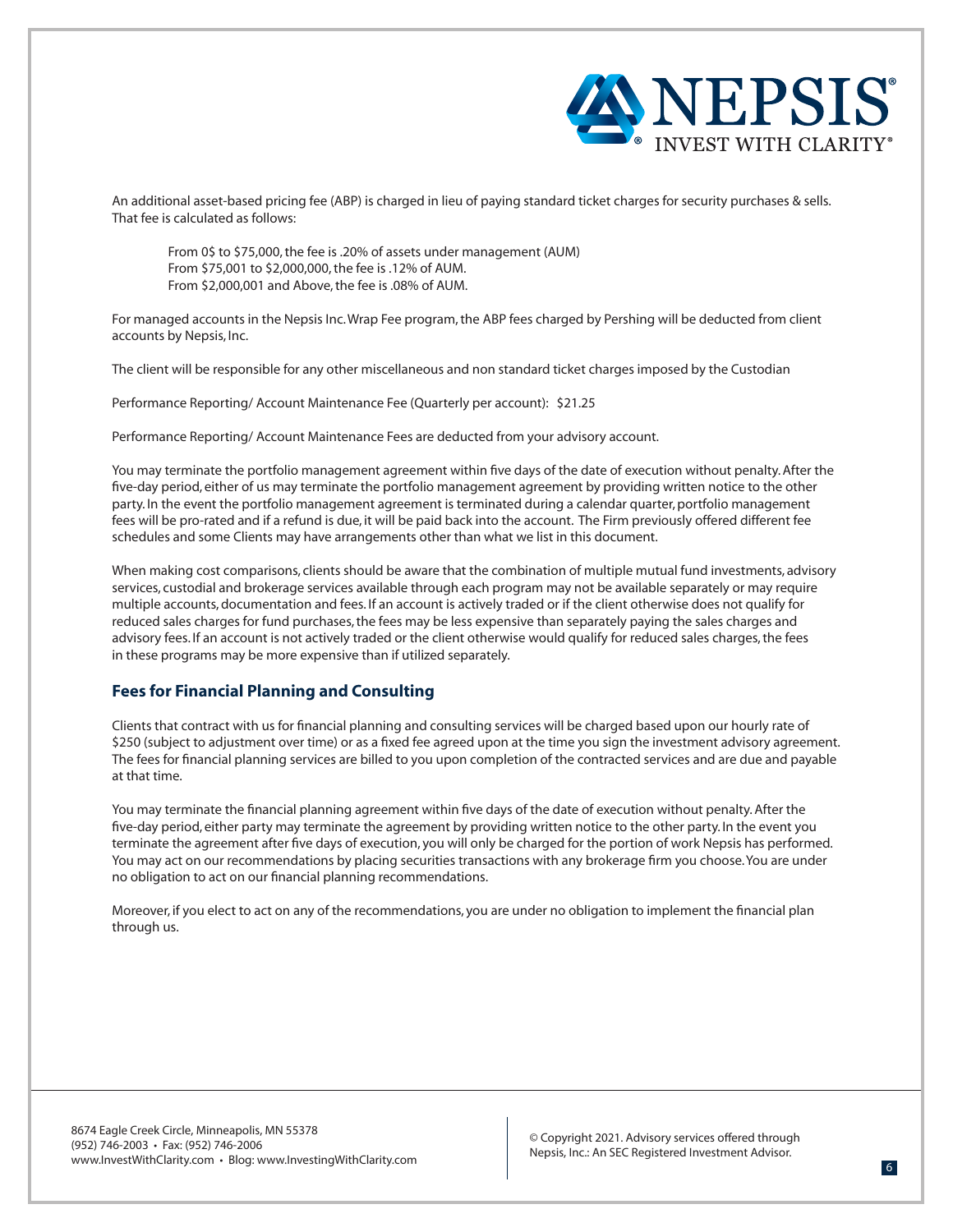

#### **Fees for Sub-Advisory Services**

For our sub-advisory service, we receive a portion of the investment advisory fee from the third- party advisor.

#### **Fees for Research Services**

Our research services are available for the following costs; but are subject to change based on the amount of time involved and the complexity of the research. For those clients wishing only to pay for basic services, the following schedule is typical. These fees are payable monthly, in advance.

- 1. Research & Analysis costs \$1500 per year
- 2. Portfolio Analytics costs \$4500 per year
- 3. Speaking Services cost \$1000 per educational workshop and \$400 per Kaplan University Class

#### **Other Fees Associated with Investing**

Our advice may include investment in mutual funds. All fees we receive for investment advisory services are separate and distinct from the fees and expenses charged by mutual funds (described in each fund's prospectus) to their shareholders. These fees will generally include a management fee and other fund expenses. Further, there are transaction charges involved with purchasing or selling of securities. Nepsis does not share in any portion of the brokerage fees or transaction charges imposed by the custodian holding the client funds or securities. You should review all fees charged by mutual funds, Nepsis, and others to fully understand the total amount of fees you will pay.

You do not typically pay custodial transaction fees because we offer our portfolio management services as a wrap fee program. Your trading costs are included in the wrap fee. You may be charged a fee for such items as margin interest, a fee for a retirement account, or a transfer fee.

# **Item 6 Performance-Based Fees and Side-by-Side Management**

We do not accept performance-based fees. Performance-based fees allow the investment advisor to share in profits in client portfolios. We do not perform side-by-side management. In side-by- side management a firm manages a portfolio of securities concurrently with client portfolios. It is our opinion that clients do not usually benefit from side-by-side management.

# **Item 7 Types of Clients**

We work with individuals, high net worth individuals, retirement accounts, charities, and other businesses.

We require a minimum of \$500,000 to open and maintain an advisory account. We may waive this requirement at our discretion if, for example, the Client appears to have significant potential for increasing assets under our management.

8674 Eagle Creek Circle, Minneapolis, MN 55378 (952) 746-2003 • Fax: (952) 746-2006 www.InvestWithClarity.com • Blog: www.InvestingWithClarity.com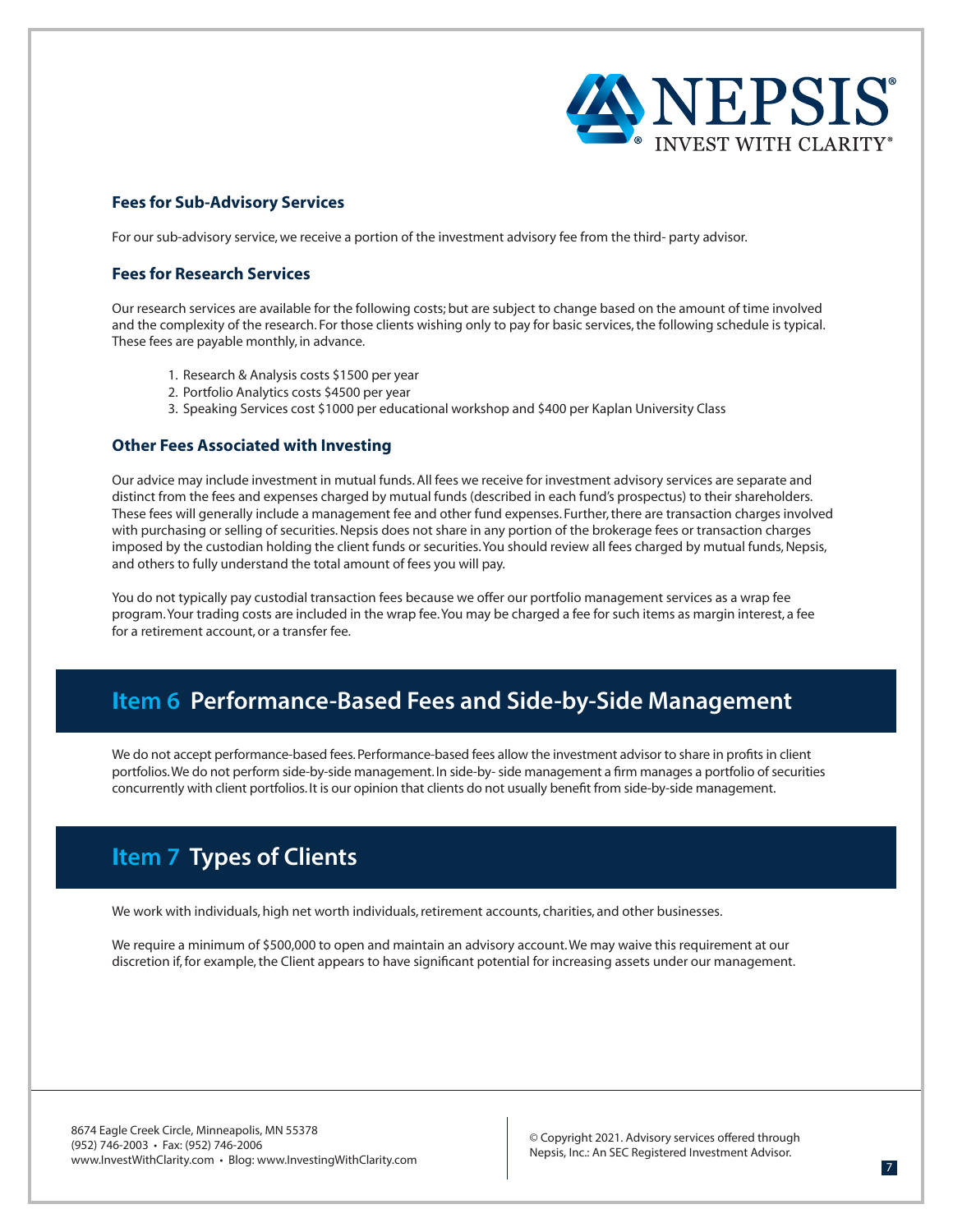

### **Item 8 Methods of Analysis, Investment Strategies, and Risk of Loss**

We advise individual clients regarding the investment management of mutual funds, exchange- traded funds, variable annuities, variable life products, and separate account managers of equities and bonds. Under some circumstances, we may advise clients regarding other securities, such as individual stocks and closed-end funds. Investment strategies and policies as well as risks are included and described in the relevant prospectus and registration statement.

We use the following methods of security analysis:

- **Charting –** analysis performed using patterns to identify current trends and trend reversals to forecast the direction of prices.
- **Fundamental –** analysis performed on historical and present data, with the goal of making financial forecasts.
- **Technical –** analysis performed on historical and present data, focusing on price and trade volume, to forecast the direction of prices.

We use the following investment strategies when implementing investment advice given to clients:

- **Long Term Purchases:** Securities held at least one year
- **Short Term Purchases:** Securities held less than one year

Our primary investment strategies - Long Term Purchases and Short-Term Purchases are fundamental investment strategies. However, every investment strategy has its own inherent risks and limitations. For example, longer-term nvestment strategies require a longer investment time period to allow the strategy to potentially develop. Shorter-term investment strategies require a shorter investment time period to potentially develop but as a result of more frequent trading, may incur higher transactional costs when compared to a longer-term investment strategy.

#### **Primarily Recommend One Type of Security**

We do not primarily recommend one type of security to clients. Instead, we recommend any product that may be suitable for each client relative to that client's specific circumstances and needs.

#### **Risk of Loss**

Past performance is not indicative of future results. Therefore, you should never assume that future performance of any specific investment or investment strategy will be profitable. Investing in securities (including stocks, mutual funds, and bonds, etc.) involves risk of loss. Further, depending on the different types of investments there may be varying degrees of risk. You should be prepared to bear investment loss including loss of original principal.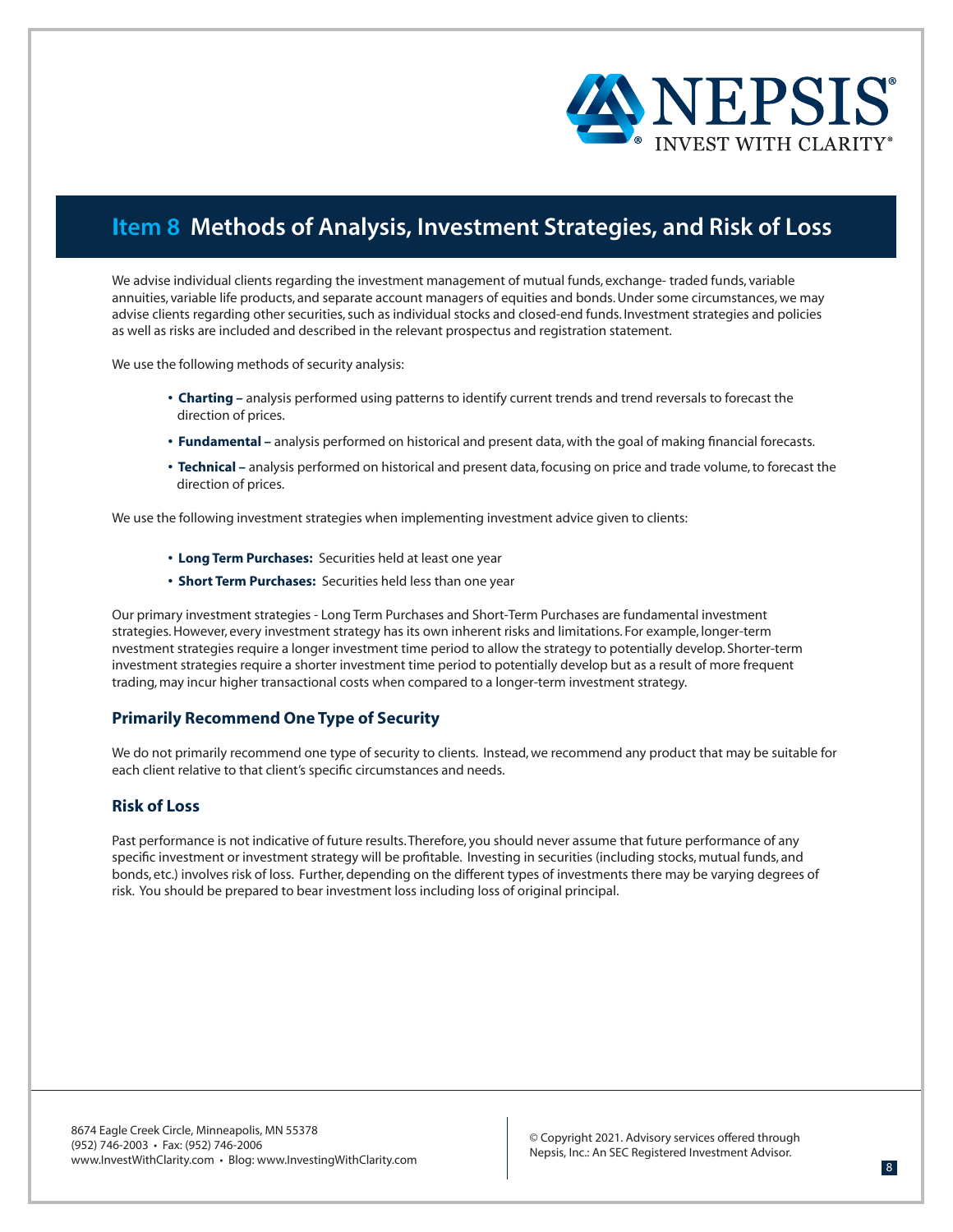

Because of the inherent risk of loss associated with investing, our firm is unable to represent, guarantee, or even imply that our services and methods of analysis can or will predict future results, successfully identify market tops or bottoms, or insulate you from losses due to market corrections or declines. There are certain additional risks associated with investing in securities through our investment management program, as described below:

- **Market Risk –** Either the stock market as a whole, or the value of an individual company, goes down resulting in a decrease in the value of client investments. This is also referred to as systemic risk.
- **Equity (stock) Market Risk –** Common stocks are susceptible to general stock market fluctuations and to volatile increases and decreases in value as market confidence in and perceptions of their issuers change. If you held common stock, or common stock equivalents, of any given issuer, you would generally be exposed to greater risk than if you held preferred stocks and debt obligations of the issuer.
- **Company Risk.** When investing in stock positions, there is always a certain level of company or industry specific risk that is inherent in each investment. This is also referred to as unsystematic risk and can be reduced through appropriate diversification. There is the risk that the company will perform poorly or have its value reduced based on factors specific to the company or its industry. For example, if a company's employees go on strike or the company receives unfavorable media attention for its actions, the value of the company may be reduced.
- **Fixed Income Risk.** When investing in bonds, there is the risk that the issuer will default on the bond and be unable to make payments. Further, individuals who depend on set amounts of periodically paid income face the risk that inflation will erode their spending power. Fixed-income investors receive set, regular payments that face the same inflation risk.
- **Options Risk.** Options on securities may be subject to greater fluctuations in value than an investment in the underlying securities. Purchasing and writing put and call options are highly specialized activities and entail greater than ordinary investment risks.
- **ETF and Mutual Fund Risk –** When investing in an ETF or mutual fund, you will bear additional expenses based on your pro rata share of the ETF's or mutual fund's operating expenses, including the potential duplication of management fees. The risk of owning an ETF or mutual fund generally reflects the risks of owning the underlying securities the ETF or mutual fund holds. You will also incur brokerage costs when purchasing ETFs.
- **Management Risk –** Your investment with our firm varies with the success and failure of our investment strategies, research, analysis and determination of portfolio securities. If our investment strategies do not produce the expected returns, the value of the investment will decrease.

### **Item 9 Disciplinary Informations**

Neither the Firm nor any of our management persons have been involved in any events that are material to a client's or prospective client's evaluation of the Firm or the integrity of its management

8674 Eagle Creek Circle, Minneapolis, MN 55378 (952) 746-2003 • Fax: (952) 746-2006 www.InvestWithClarity.com • Blog: www.InvestingWithClarity.com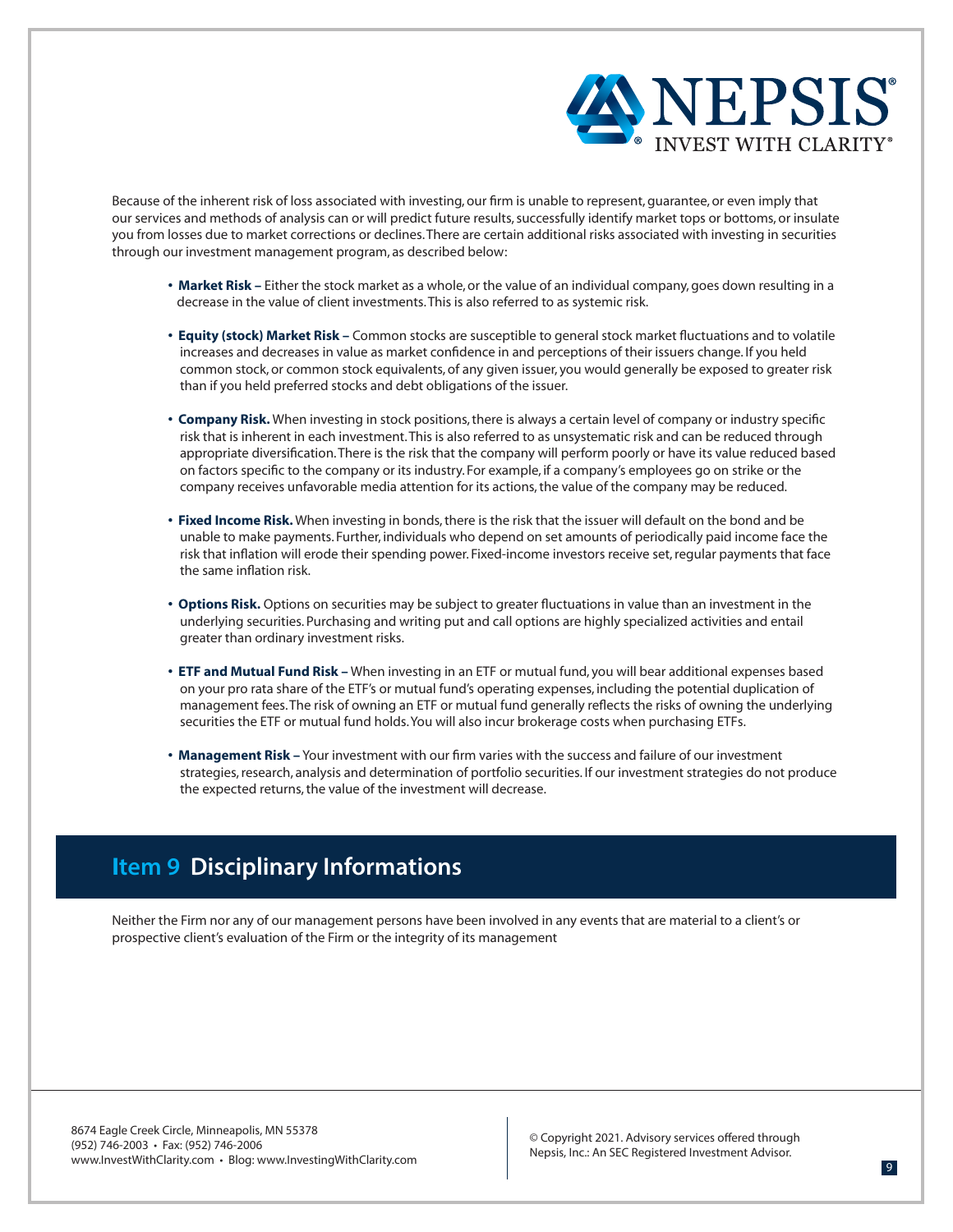

# **Item 10 Other Financial Industry Activities and Affiliations**

We have an affiliate, Nepsis Advisor Services, Inc., which is also a registered investment advisory firm. The representatives of Nepsis Advisor Services, Inc. may refer business to us for us to manage. This may create a conflict of interest in that we will receive compensation if these related persons refer us assets to manage.

We also have an affiliate, Nepsis Retirement Services, Inc., which is not a registered investment advisory firm, but which provides third party administration and consulting services for qualified retirement plans such as 401(k)'s.

#### **Insurance Agency/Agents**

We have created an affiliate company - Nepsis Insurance, Inc. and insurance agency in the state of Minnesota.

You may work with your investment adviser representative in his or her separate capacity as an insurance agent though the Nepsis agency. When acting in his or her separate capacity as an insurance agent, the investment adviser representative may sell, for commissions, general disability insurance, life insurance and annuities to you. As such, your investment adviser representative in his or her separate capacity an insurance agent, may suggest that you implement recommendations of Nepsis by purchasing disability insurance, life insurance or annuities. This receipt of commissions creates an incentive for the representative to recommend those products for which your investment adviser representative will receive a commission in his or her separate capacity as an insurance agent. Consequently, the advice rendered to you could be biased. You are under no obligation to implement any insurance or annuity transaction through your investment adviser representative.

#### **Other Business Activity of the Company Principal**

For the time period of May 2013 to May 2016 (while Ecoark was a private company) the company president, Mark Pearson was a member of the advisory board of Ecoark Holdings, Inc. As a member of the Advisory Board Mr. Pearson was compensated with 62,500 shares of Ecoark stock as compensation for advising Ecoark management on strategic decisions and direction for the company, including the purchase of Zest Labs, Inc. Significant positions of Ecoark Holdings, Inc stock have been included in client's investment advisory portfolios managed by Nepsis on a discretionary basis. Nepsis clients have also invested in the shares of Ecoark Holdings, Inc. outside of their managed accounts. The receipt of the shares of stock as compensation created a conflict of interest for Mr. Pearson since he was providing advice on the strategic direction of the company. Mr. Pearson addressed this conflict of interest at the time by only placing the shares of Ecoark Holdings, Inc in to the portfolios of clients whose financial situations and risk tolerance were suitable for an investment in to a private and speculative stock position.

Because of Mark Pearson's extensive experience in investing in companies based in China, on November 15, 2016 Mark Pearson entered into a consulting agreement with China Rapid Finance Limited that terminated on March 15, 2017. The purpose of the consulting agreement was to assist analysts, shareholders and management of China Rapid Finance with the following:

- 1. Formulation of certain investor communications as well as assisting the company with managing investor relations.
- 2. Assist the Company with the conduct of market analysis by the company.
- 3. Assist the Company with analyzing the effect trends in the People's Republic of China market on the U.S.
- 4. Assist the Company with performing an investment feasibility analysis.
- 5. Providing expertise on Chinese Companies/ Stocks and input/ insights on valuation methodology and market opportunity.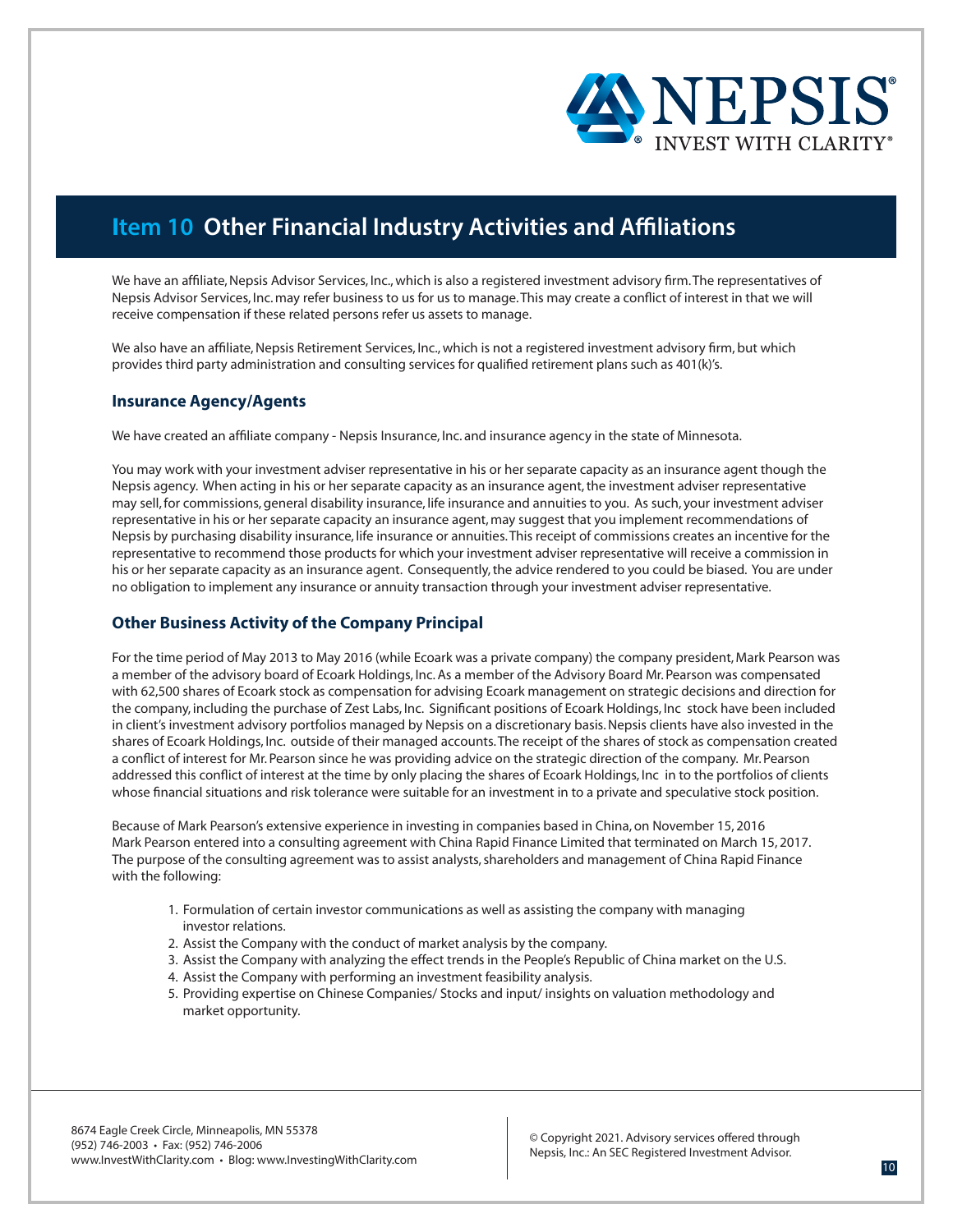

# **Item 11 Code of Ethics, Participation or Interest in Client Transactions, and Personal Trading**

Persons associated with our firm, a related person, or affiliates may buy or sell for their own accounts, the same securities we recommend to you. They may do so at the same time as they, buy or sell the same securities for your account. Associated persons seek to ensure that they do not personally benefit from the short-term market effects of their recommendations to you. We receive information about all of our associate's transactions and monitor them for any wrongdoing.

Associated persons are aware of the rules regarding material non-public information and insider trading. Associated persons may buy or sell a specific security for their own account based on personal investment considerations, which Nepsis, Inc. does not deem appropriate to buy or sell for clients.

We have adopted a Code of Ethics to instruct our personnel in their ethical obligations and to provide rules for their personal securities transactions. The Firm and all our personnel owe a duty of loyalty, fairness and good faith to our clients, and the obligation to adhere not only to the specific provisions of the code but also to the general principles that guide the Code. The Code covers a range of topics including general ethical principles, reporting personal securities trading, exceptions to reporting securities trading, reportable securities, initial public offerings and private placements, reporting ethical violations, distribution of the Code, review and enforcement processes, amendments to Form ADV and supervisory procedures. We will provide a copy of the Code to any client or prospective Client upon request.

### **Item 12 Brokerage Practices**

We do not receive any research or other products or services other than execution from a broker-dealer or third party in connection with your securities transactions. Nor do we receive any client referrals from a broker-dealer or third party.

Nepsis considers a number of factors besides prices and rates including, but not limited to:

- Execution capabilities (e.g., market expertise, ease/reliability/timeliness of execution, responsiveness, integration with the firm's existing systems, ease of monitoring investments)
- Products and services offered (e.g., investment programs, back office services, technology, regulatory compliance assistance, research and analytic services)
- Financial strength, stability and responsibility
- Reputation and integrity
- Ability to maintain confidentiality

The firm exercises reasonable due diligence to make certain that best execution is obtained for all clients when implementing any transaction by considering the back-office services, technology and pricing of services offered.

We typically recommend Pershing, LLC member FINRA/SIPC, as custodian. We chose them as our main custodians because of their customer service, technology, trade execution, and low client expenses. They have no transaction fees, relatively low custodial fees, provide and document data on best execution basis for our review and monitoring, and provide many client services free of charge.

You may instruct us to use one or more particular brokers for the transactions in your accounts. Clients who may want to direct us to use a particular broker should understand that this could prevent us from effectively negotiating brokerage commissions on your behalf. This arrangement may also prevent us from obtaining the most favorable net price and execution.

Thus, when directing brokerage business, you should consider whether the commission expenses and execution, clearing and settlement capabilities that you obtain through your broker are adequately favorable in comparison to those that we would otherwise obtain for you. We encourage you to discuss available alternatives with your Investment Advisor Representative.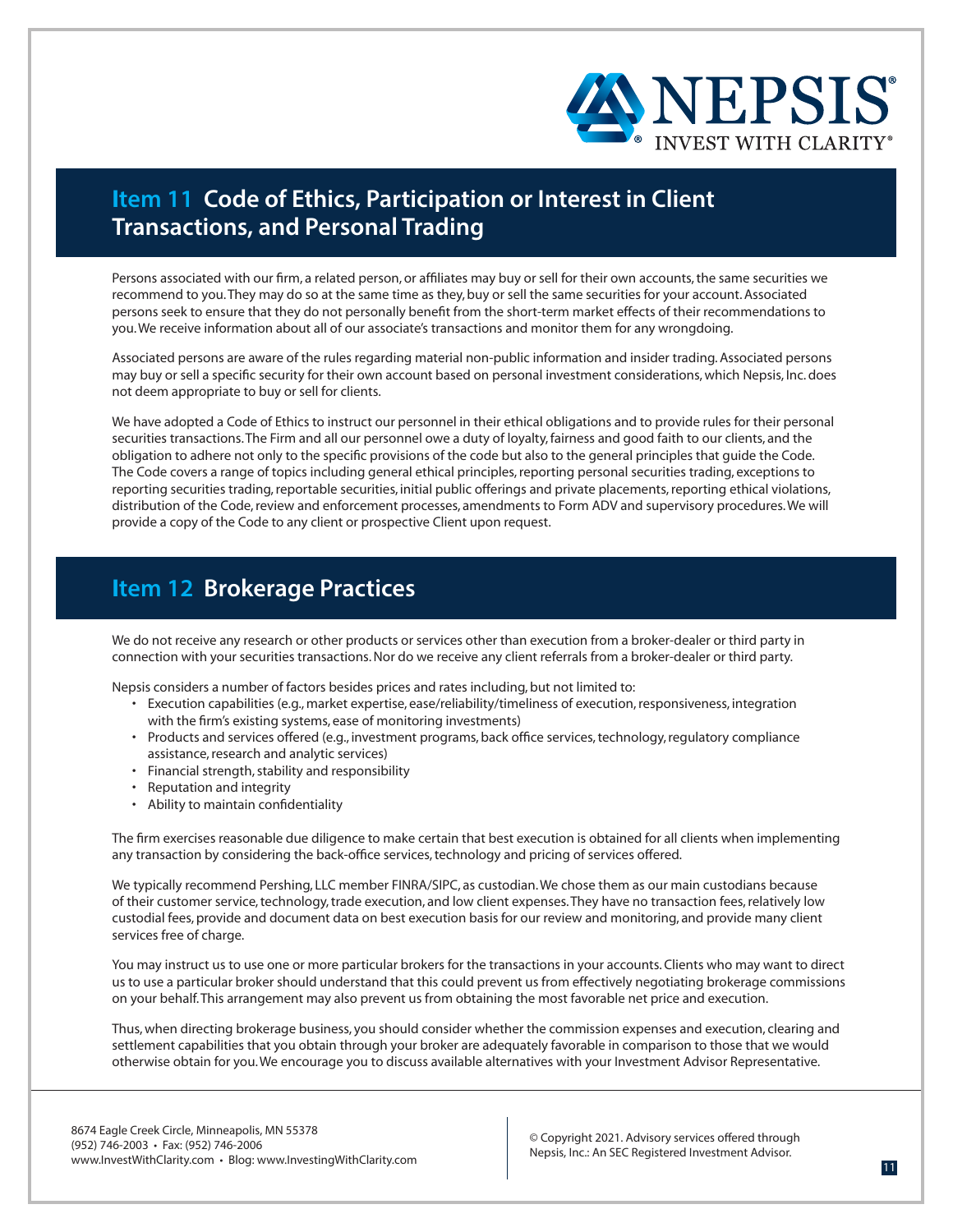

#### **Aggregate Trading**

We may "bunch" buy or sell orders for two or more clients into a single large order and place the bunched order with a single broker or dealer for execution (referred to as "block trading"). We are not obligated to place all transactions on a "bunched" basis. When determining whether to "bunch" orders, we rely on our judgment as to what course of action is likely to be fair and in the best interests of the relevant accounts on an overall basis. That is, we seek to avoid putting any client account at an advantage or disadvantage compared to our other client accounts that are buying or selling the same security.

Block trading is permitted where the following conditions are met: Orders of two or more clients may be bunched only if we have determined, on an individual basis that the securities order is:

- 1. In the best interests of each client participating in the order;
- 2. Consistent with our duty to obtain best execution; and
- 3. Consistent with the terms of the investment Advisory agreement of each participating client.

Where conducting a block trade, we will determine the accounts that will participate, and the specific allocations in advance of the transaction. If the entire order is filled, you will receive your portion of the allocation specified on the trade ticket. All allocations are completed prior to the close of business on trade date. Client accounts participating in the transaction will receive the weighted average price of the security and will incur a pro-rata share of the transaction cost, if any.

Our books and records separately reflect, for each client for whom an order is bunched, the securities held by, purchased, and sold for that client. Records are retained for a minimum of five (5) years.

#### **Trade Errors**

From time to time, errors may occur in trading, such as Nepsis personnel entering an incorrect number of shares to be traded or possibly entering an incorrect investment name, symbol or CUSIP number for the transaction. If such an event occurs, Nepsis will be responsible for any loss that might accrue to the Client. Likewise, in the unlikely event of excess gain, Nepsis does not benefit in any way from this as it stays with the custodian. When possible Nepsis will donate any amount gained through the trading error to:

Christian International Foundation, Inc. 5407 South 173rd Avenue Omaha, NE 68135

# **Item 13 Review of Accounts**

#### **Review of Accounts**

Mark Pearson, President and Chief Investment Officer generally reviews accounts no less than quarterly. When reviewing accounts, he checks the accuracy of the account holdings, continued suitability of investment products held as well as allocation of investment types and also checks that the account continues to work towards the client's goals and objectives.

While the calendar is the main triggering factor, account reviews are also conducted due to client request, due to a change in client circumstances, large deposits or withdrawals from a client's account, a change in account holdings or investment objectives or due to unusual market activity or economic conditions.

#### **Reports to Clients**

Nepsis will prepare performance reports for asset management clients on a quarterly basis. In addition, Nepsis Inc. will seek to assure that you will receive statements directly from your account custodian(s) at least quarterly.

Financial planning accounts do not receive any reports other than the financial plan included as a part of the services originally contracted for.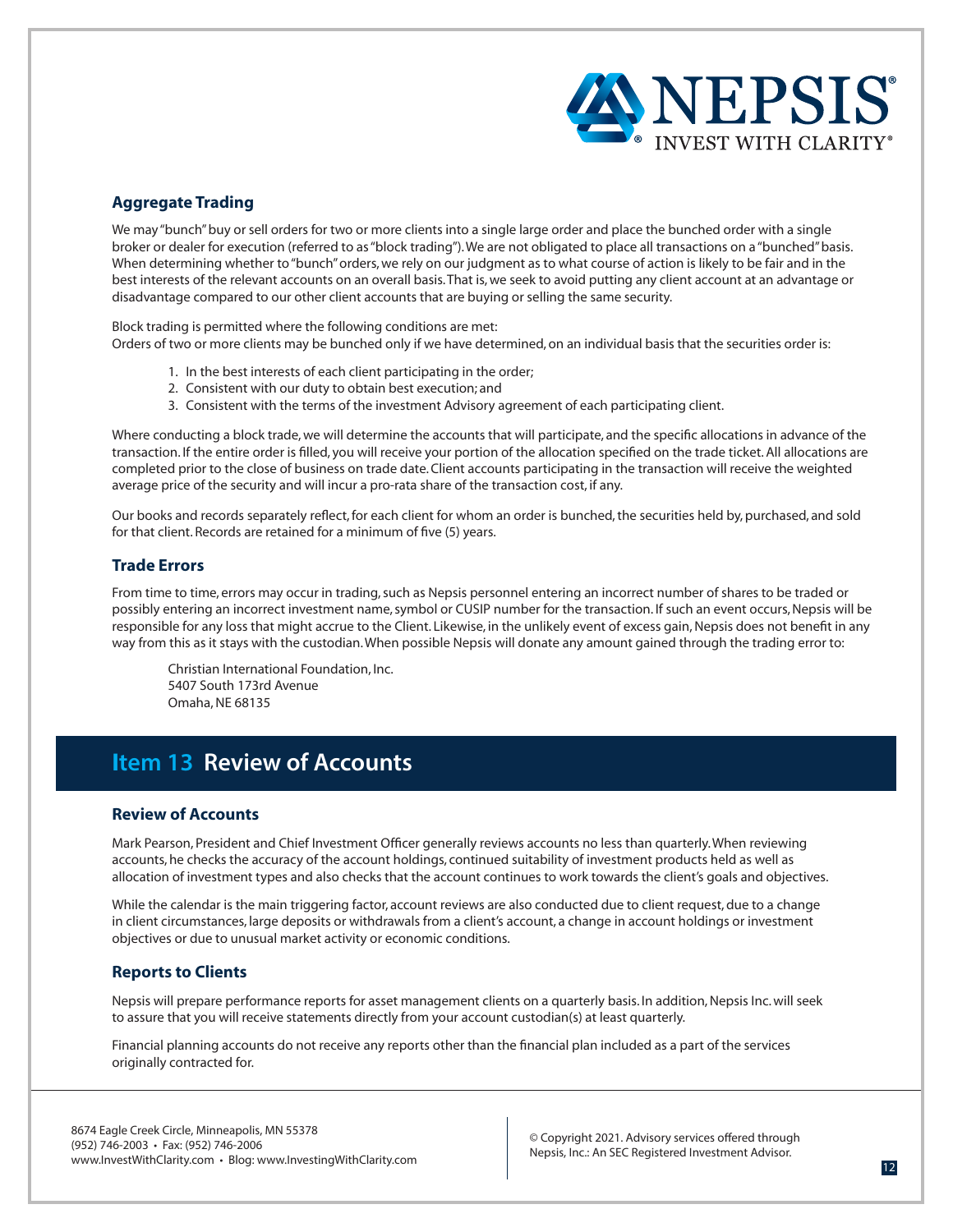

### **Item 14 Client Referrals and Other Compensation**

Outside persons, called Solicitors, who are directly responsible for bringing a Client to us, may receive compensation from Nepsis. Such agreements will comply with the requirements set out in Rule 206(4)-3 of the Investment Advisers Act of 1940, including the requirement that the relationship between the solicitor and the investment adviser be disclosed to you at the time of the solicitation or referral. Under these arrangements, you do not pay higher fees than our typical advisory fees.

We enter into marketing arrangements with affiliated and unaffiliated investment advisory firms pursuant to which representatives of their firms, offer our services to the public. Through these arrangements, we will pay a cash referral fee both to the solicitor and to the firm based on a percentage of our advisory fee under the terms of a written agreement. The amount of the fee may vary depending on the agreement executed with the firm. Those firms may in turn share a portion of the referral fee with other individuals or entities from whom the referral was generated.

In any case, applicable state laws may require these persons to become licensed either as our representatives or as an independent investment adviser representative. We will request that our clients acknowledge this solicitor arrangement prior to acceptance of the Clients' account for advisory services.

### **Item 15 Custody**

Custody, as it applies to investment advisors, has been defined as having access or control over client funds and/or securities, but does not include the ability to execute transactions in client accounts. Custody is not limited to physically holding client funds and securities. If an investment advisor has the ability to access or control client funds or securities, the investment advisor is deemed to have custody for purposes of the *Investment Advisers Act of 1940* and must ensure proper procedures are implemented. It should be noted that authorization to trade in client accounts is not deemed by regulators to be custody. We are deemed to have custody of client funds and securities whenever we are given the authority to have fees deducted directly from client accounts. In addition, for certain client accounts we have the ability to transfer funds from their managed accounts to designated third parties based upon a standing letter of authorization. The SEC has also deemed this activity to be custody of client assets. However, our procedures are designed to meet the requirements established by the SEC.

For accounts where we are deemed to have custody, we have established procedures to ensure all client funds and securities are held at a qualified custodian in a separate account for each client under that client's name. Clients or an independent representative of the client will direct, in writing, the creation of all accounts and therefore are aware of the qualified custodian's name, address, and the manner in which the funds or securities are maintained. Finally, account statements are delivered directly from the qualified custodian to each client, or the client's independent representative, at least quarterly.

Clients should carefully review all statements received from the custodian and are urged to carefully compare the custodian statement against reports received from us. When clients have questions about their account statements, they should contact us or the qualified custodian preparing the statement.

8674 Eagle Creek Circle, Minneapolis, MN 55378 (952) 746-2003 • Fax: (952) 746-2006 www.InvestWithClarity.com • Blog: www.InvestingWithClarity.com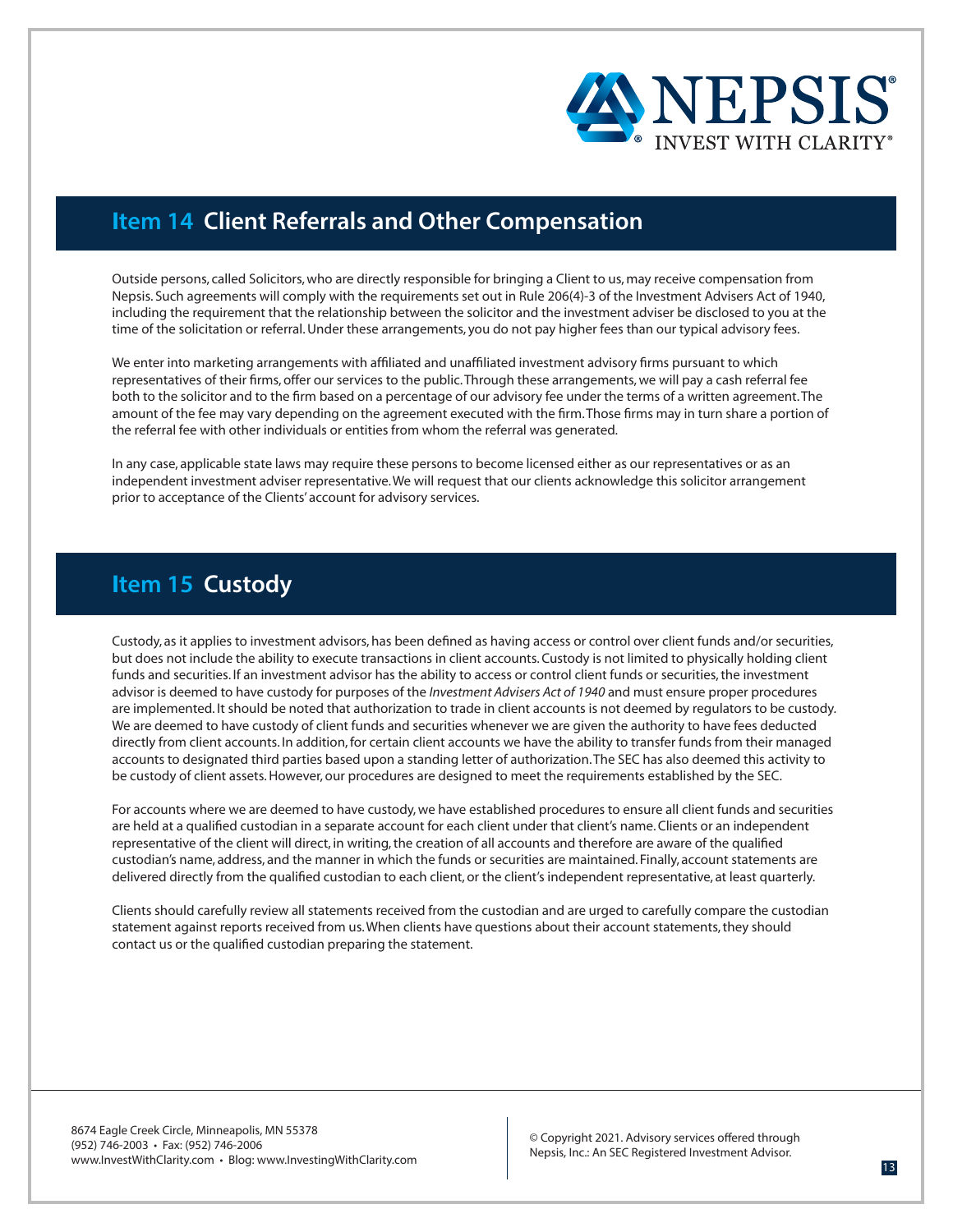

### **Item 16 Investment Discretion**

Asset management services are provided on a discretionary basis only. This means we make all decisions to buy, sell or hold securities, cash or other investments in the managed account at our sole discretion without consulting with you before implementing any transactions. You must provide us with written authorization to exercise this discretionary authority. You can impose reasonable restrictions on the management of your accounts. You may also request the purchase or sale of certain securities. If requesting a purchase or sale, it will be the responsibility of the client to inform Nepsis, Inc. of when you would like the transaction to be placed.

When discretionary authority is granted, it is limited. We do not have access to your funds and/or securities with the exception of having advisory fees deducted from your account and paid to us by the account custodian. Any fee deduction is done pursuant to your prior written authorization provided to the account custodian.

# **Item 17 Voting Client Securities**

Nepsis typically does not votes proxies on behalf of Clients.

However, if required by the account custodian and Nepsis decides to accept such responsibility, it will only cast proxy votes in a manner consistent with the best interest of its clients. Absent special circumstances all proxies will be voted consistent with guidelines established and described in Nepsis' Proxy Voting Policies and Procedures, as they may be amended from time-to-time. At any time, clients may contact Nepsis to request information about how Registrant voted proxies for that client's securities or to obtain a copy of Nepsis' Proxy Voting Policies and Procedures.

A brief summary of Nepsis' Proxy Voting Policies and Procedures is as follows:

- Nepsis will be responsible for monitoring corporate actions, making voting decisions in the best interest of shareholders generally and, if applicable, the specific client. Nepsis will be responsible for ensuring that proxies are submitted in a timely manner.
- The firm will generally vote proxies according to Nepsis' then current Proxy Voting Guidelines.
- Although the Proxy Voting Guidelines are to be followed as a general policy, certain issues will be considered on a case-by-case basis based on the relevant facts and circumstances. Since corporate governance issues are diverse and continually evolving, Nepsis shall devote an appropriate amount of time and resources to monitor these changes.
- In any situation where there is a conflict of interest in the voting of proxies due to business or personal relationships that Nepsis maintains with persons having an interest in the outcome of certain votes, Nepsis will notify any client who holds such security and disclosure the nature of the conflict. If the client still wishes Nepsis to vote the proxy, Nepsis will take appropriate steps to ensure that its proxy voting decisions are made in the best interest of its clients and are not the product of such conflict.

If we do not accept the proxy voting responsibility any proxy notices it will be your responsibility to vote all proxies for securities held in the Account. You will receive proxies directly from the qualified custodian or transfer agent; we will not provide you with the proxies. You are encouraged to read through the information provided with the proxy-voting documents and to make a determination based on the information provided.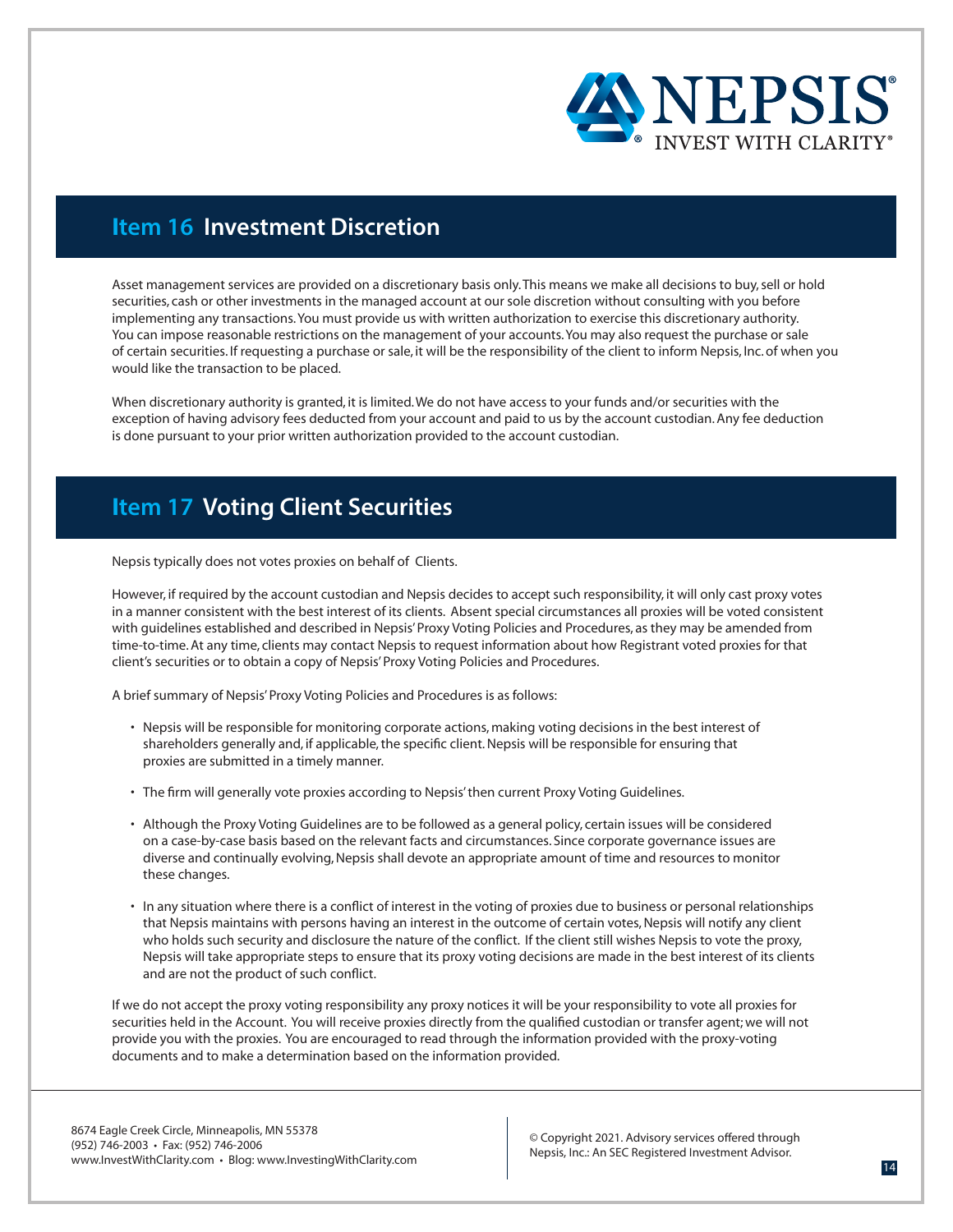

# **Item 18 Financial Information**

We have no financial condition that is reasonably likely to impair our ability to meet contractual commitments to you. We do not require or solicit prepayment of more than \$1200 in fees per client, six months or more in advance. Therefore, we are not required to include a balance sheet for our most recent fiscal year. Finally, we have not been the subject of a bankruptcy petition at any time.

#### **Privacy Policies**

Protecting Client privacy is very important to Nepsis. We view protecting your private information as a top priority and pursuant to the requirements of the Gramm-Leach Bliley Act, the firm has instituted policies and procedures to ensure that customer information is kept private and secure.

Nepsis does not disclose any nonpublic personal information about its customers or former customers to any nonaffiliated third parties, except as permitted or required by law. In the course of servicing a Client's account, Nepsis may share some information with its service providers, such as transfer agents, custodians, broker-dealers, accountants and lawyers.

Nepsis restricts internal access to nonpublic personal information about the client to those employees who need to know that information in order to provide products or services to the Client. As emphasized above, it has always been and will always be the firm's policy never to sell information about current or former customers or their accounts to anyone. It is also the firm's policy not to share information unless required to process a transaction, at the request of a customer, or as required by law.

#### **Class Action Lawsuits**

From time to time, securities held in the accounts of Clients will be the subject of class action lawsuits. Nepsis has no obligation to determine if securities held by the Client are subject to a pending or resolved class action lawsuit. Nepsis also has no duty to evaluate a Client's eligibility or to submit a claim to participate in the proceeds of a securities class action settlement or verdict. Furthermore, Nepsis has no obligation or responsibility to initiate litigation to recover damages on behalf of Clients who may have been injured as a result of actions, misconduct or negligence by corporate management of issuers whose securities are held by Clients.

Where Nepsis receives written or electronic notice of a class action lawsuit, settlement or verdict affecting securities owned by a Client, it will forward all notices, proof of claim forms and other materials, to the Client. Electronic mail is acceptable where appropriate, and the Client has authorized contact in this manner.